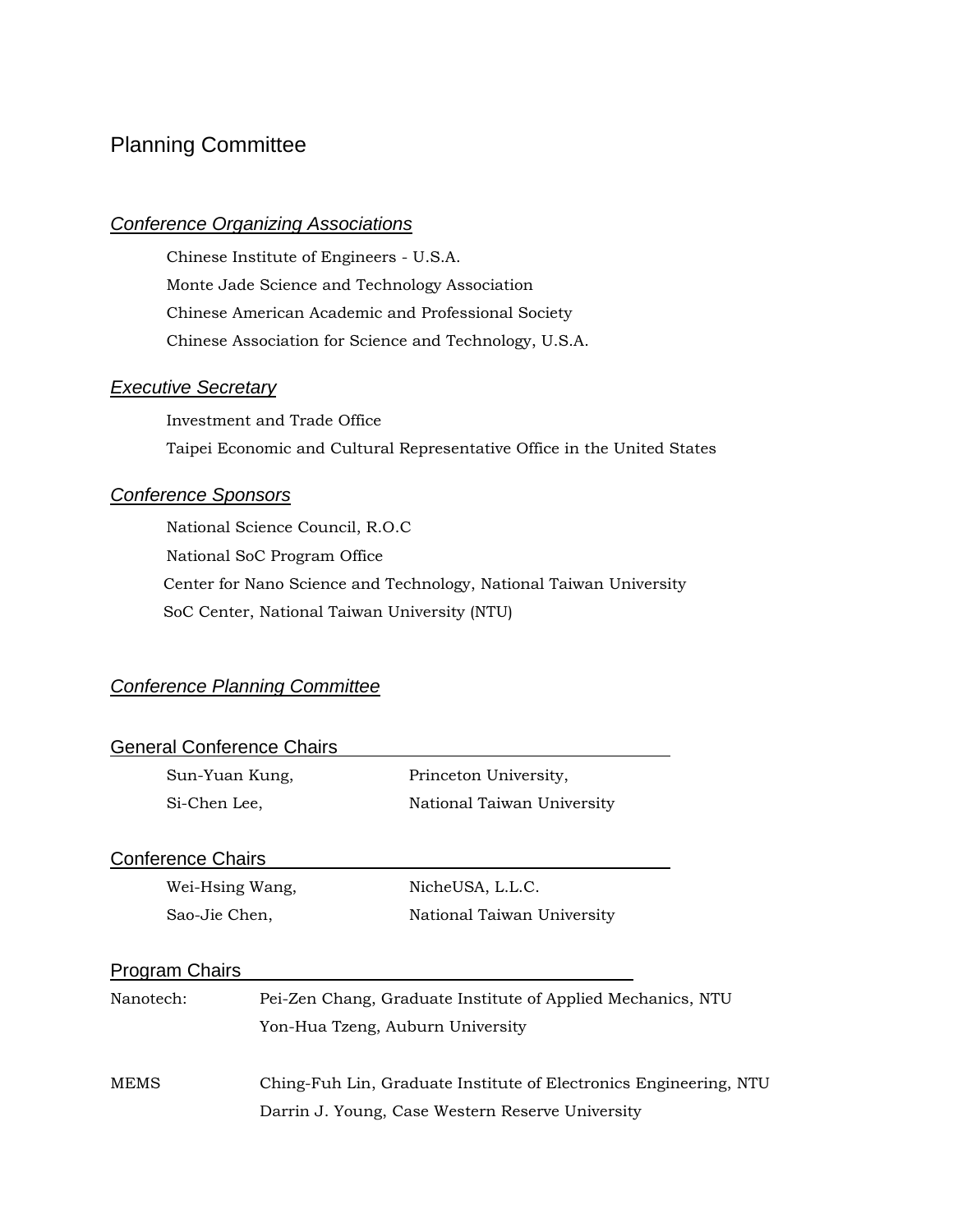| SoC:                            | Liang-Gee Chen, Graduate Institute of Electronics Engineering, NTU |                                                                                                                          |  |
|---------------------------------|--------------------------------------------------------------------|--------------------------------------------------------------------------------------------------------------------------|--|
|                                 |                                                                    | Yu-Hen Hu, University of Wisconsin at Madison                                                                            |  |
| Bioinformatics:                 |                                                                    | Ming OuhYoung, Graduate Institute of Information Engineering, NTU<br>Sue-Jane Wang, Food and Drug Administration         |  |
| C4I:                            |                                                                    | Ming-Syan Chen, Graduate Institute of Communication Engineering, NTU<br>Chung-Sheng Li, IBM T. J. Watson Research Center |  |
| <b>Conference Coordinator</b>   |                                                                    |                                                                                                                          |  |
| Sao-Jie Chen,                   |                                                                    | Graduate Institute of Electronics Engineering, NTU                                                                       |  |
| <b>Conference Treasurer</b>     |                                                                    |                                                                                                                          |  |
| Yao-Wen Chang,                  |                                                                    | Graduate Institute of Electronics Engineering, NTU                                                                       |  |
| <b>Program Committee</b>        |                                                                    |                                                                                                                          |  |
| An-Yeu Wu,                      |                                                                    | Graduate Institute of Electronics Engineering, NTU                                                                       |  |
| <b>Conference Manager</b>       |                                                                    |                                                                                                                          |  |
| Chieh-Hsiung Kuan,              |                                                                    | Graduate Institute of Electronics Engineering, NTU                                                                       |  |
| <b>Local Management</b>         |                                                                    |                                                                                                                          |  |
|                                 |                                                                    | Yen Tjing-Ling Industrial Research Institute, NTU                                                                        |  |
| <b>Fund Raising</b>             |                                                                    |                                                                                                                          |  |
|                                 | Si-Chen Lee, Sao-Jie Chen,                                         | Graduate Institute of Electronics Engineering, NTU                                                                       |  |
| <b>Publications/Proceedings</b> |                                                                    |                                                                                                                          |  |
| Chung-Yang Huang                |                                                                    | Graduate Institute of Electronics Engineering, NTU                                                                       |  |
| <b>Advanced Registration</b>    |                                                                    |                                                                                                                          |  |
| Chieh-Hsiung Kuan,              |                                                                    | Graduate Institute of Electronics Engineering, NTU                                                                       |  |
| <b>On Site Registration</b>     |                                                                    |                                                                                                                          |  |
|                                 |                                                                    | Yen Tjing-Ling Industrial Research Institute, NTU                                                                        |  |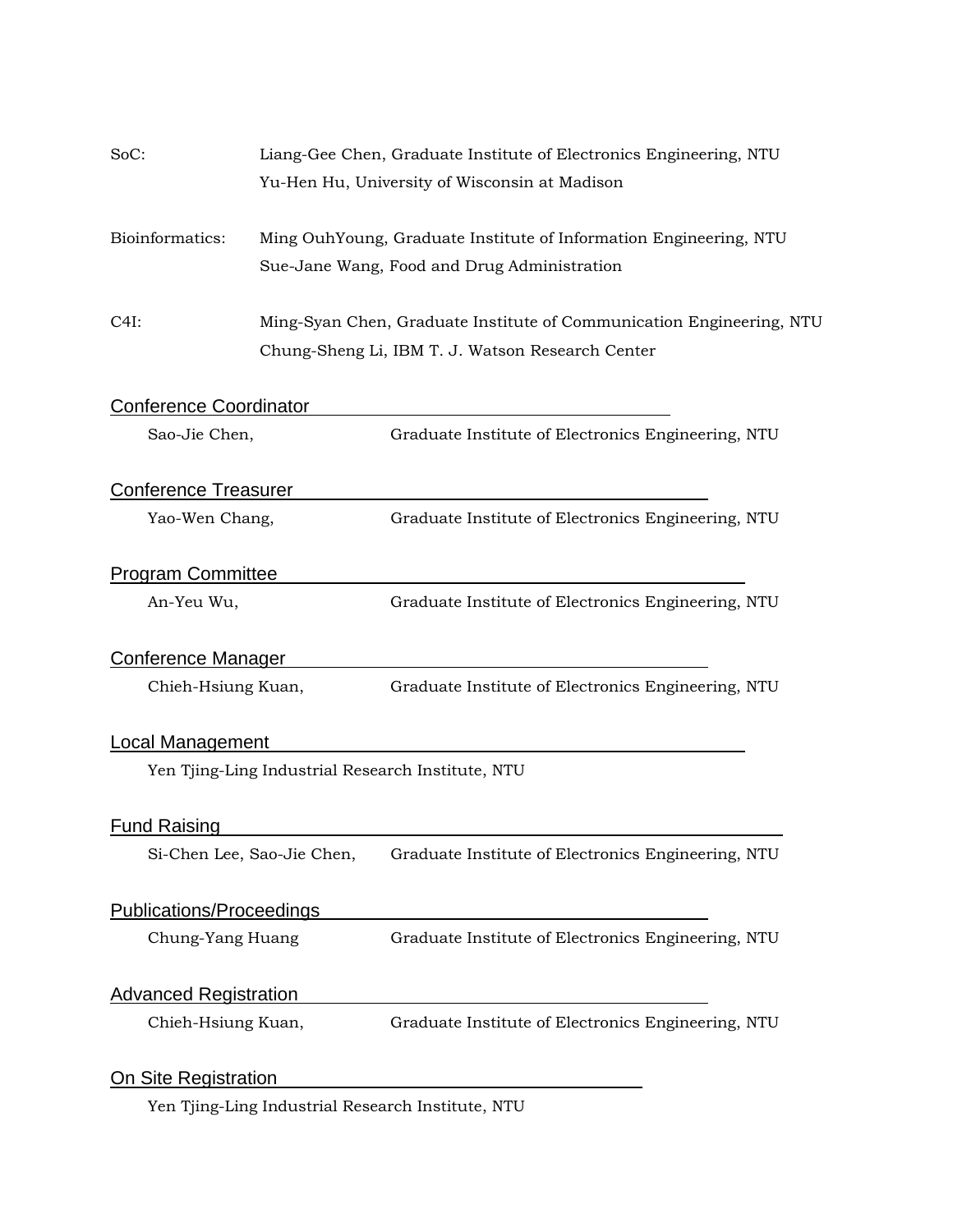## **Hotel/Local Accommodation Coordinator**

Yen Tjing-Ling Industrial Research Institute, NTU

#### **Public Relations**

 An-Yeu Wu, Graduate Institute of Electronics Engineering, NTU Yen Tjing-Ling Industrial Research Institute, NTU

### Web Manager

### http://www.eitc.org

Web-manager: Marian Lai, Graduate Institute of Electronics Engineering, NTU

## Members at Large

| I-Shou Chang,           | National Health Research Institutes         |  |
|-------------------------|---------------------------------------------|--|
| Liang-Gee Chen,         | National Taiwan University                  |  |
| Sao-Jie Chen,           | National Taiwan University                  |  |
| Stephen Cheng,          | University of Akron                         |  |
| Phillip Chin,           | Columbia University                         |  |
| Huixiao Hong,           | Bioinformatics Lab., NCTR, FDA              |  |
| Benjamin S. Hsiao,      | State University of New York at Stony Brook |  |
| Hsin-Kuo Kan,           | AT&T Labs                                   |  |
| Spencer P. Kuo,         | Polytechnic University of New York          |  |
| Sy-Yen Kuo,             | National Taiwan University                  |  |
| Hanho Lee,              | University of Connecticut                   |  |
| Howard F. Lee,          | NanoOpto                                    |  |
| Luke P. Lee,            | University of California at Berkeley        |  |
| Heng-Chun Li,           | Mount Sinai School of Medicine              |  |
| Simon M. Lin,           | Duke University                             |  |
| Yih-Kang (Maurice) Lin, | AT&T Labs                                   |  |
| Jung-Tao Liu,           | Lucent Technologies                         |  |
| Ben Hui Liu,            | Bio-Informatics Group, Inc                  |  |
| Chung-Chiun Liu,        | Case Western Reserve University             |  |
| Yung S. Liu,            | Industrial Technology Research Institute    |  |
| Jien-Chung Lo,          | University of Rhode Island                  |  |
| Weili Luo,              | University of Central Florida               |  |
| Michael S. Hsiao,       | Virginia Tech.                              |  |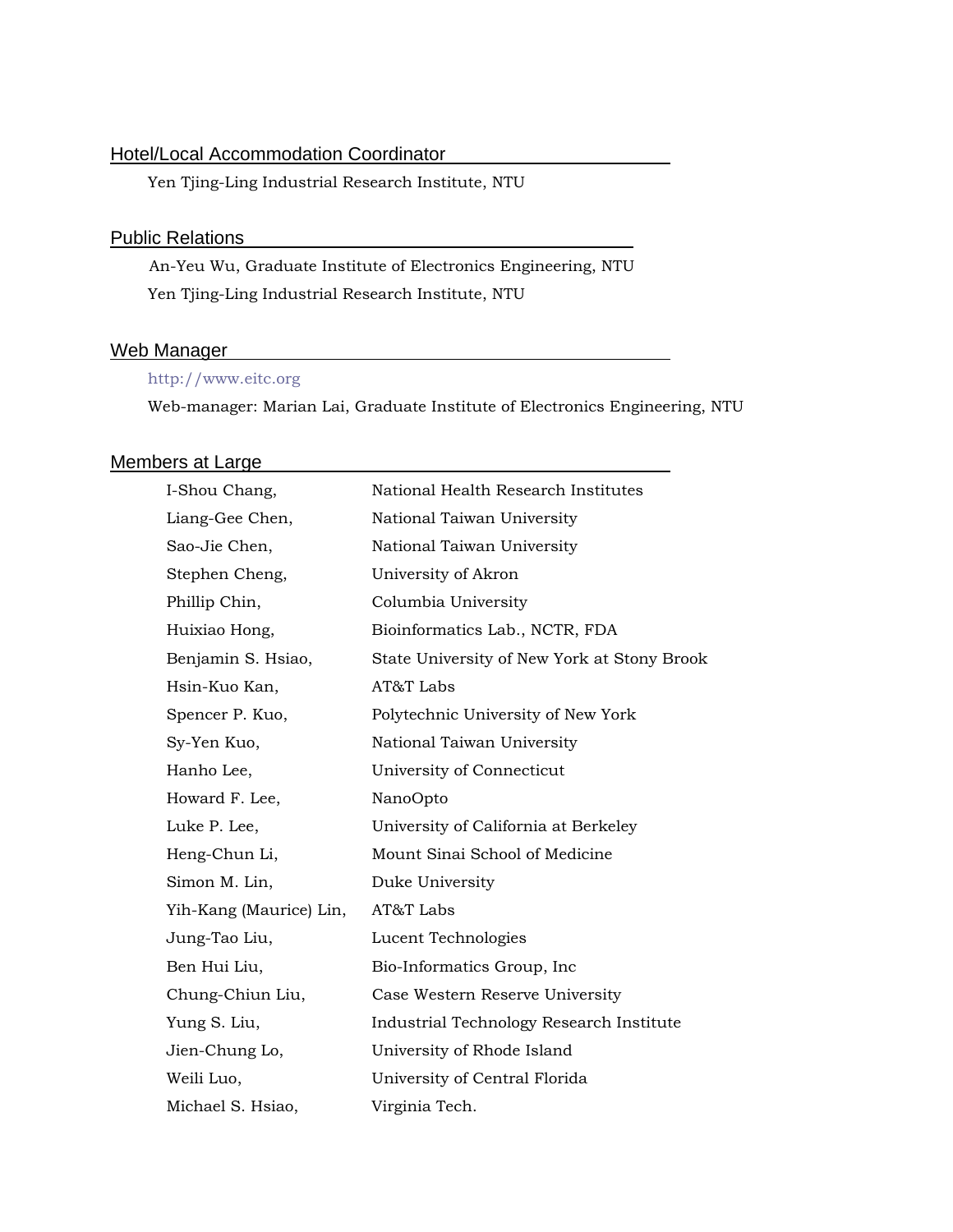| Pao-Ann Hsiung,      | National Chung-Cheng University                   |  |
|----------------------|---------------------------------------------------|--|
| Susan Z. Hua,        | State University of New York at Buffalo           |  |
| Ming-Jing Hwang,     | Institute of Biomedical Sciences, Academia Sinica |  |
| Christopher Y. Li,   | Drexel University                                 |  |
| Xiaole Liu,          | Harvard University                                |  |
| Zon-Yin Shae,        | IBM T.J. Watson Research Center                   |  |
| Li Shang,            | Queen's University (Canada)                       |  |
| Fei Sun,             | Princeton University                              |  |
| Yu-Chong Tai,        | California Institute of Technology                |  |
| Norman Tien,         | University of California at Davis                 |  |
| Weida Tong,          | NCTR, FDA                                         |  |
| H.S. Philip Wong,    | IBM T. J. Watson Research Center                  |  |
| Stanislaus Wong,     | Brookhaven National Lab                           |  |
| Chung-Yu (Peter) Wu, | National Chiao-Tung University                    |  |
| Jing Wu,             | New Jersey Institute of Technology                |  |
| Ming C. Wu,          | University of California at Los Angeles           |  |
| Thomas D. Wu,        | Genentech Inc.                                    |  |
| Ying Xu,             | University of Georgia                             |  |
| Michelle Yan,        | Siemens Corporate Research                        |  |
| Xiaoyu Yang,         | Novascan Technologies, Inc                        |  |
| Heather Yu,          | Panasonic Research                                |  |
| Zhen Zhang,          | Johns Hopkins Medical Institute                   |  |
| Wen-Yi Zhao,         | Sarnoff Corporation                               |  |
| Chuan-Jian Zhong,    | State University of New York at Binghamton        |  |
| Ruhong Zhou,         | IBM T. J. Watson Research Center                  |  |

# Honorary Advisory Board<br>
Honorary Advisory Board

| Wei-Jao Chen,   | National Taiwan University                        |
|-----------------|---------------------------------------------------|
| Da Hsuan Feng,  | University of Texas at Dallas                     |
| Shing-Fu Hsueh, | West Windsor Township, New Jersey                 |
| Arding Hsu,     | Siemens Limited / Siemens Corp. Technology, China |
| Johnsee Lee,    | Industrial Technology Research Institute          |
| Hwa-Nien Yu,    | Academia Sinica                                   |
| Ya-Qin Zhang,   | Microsoft Corporation                             |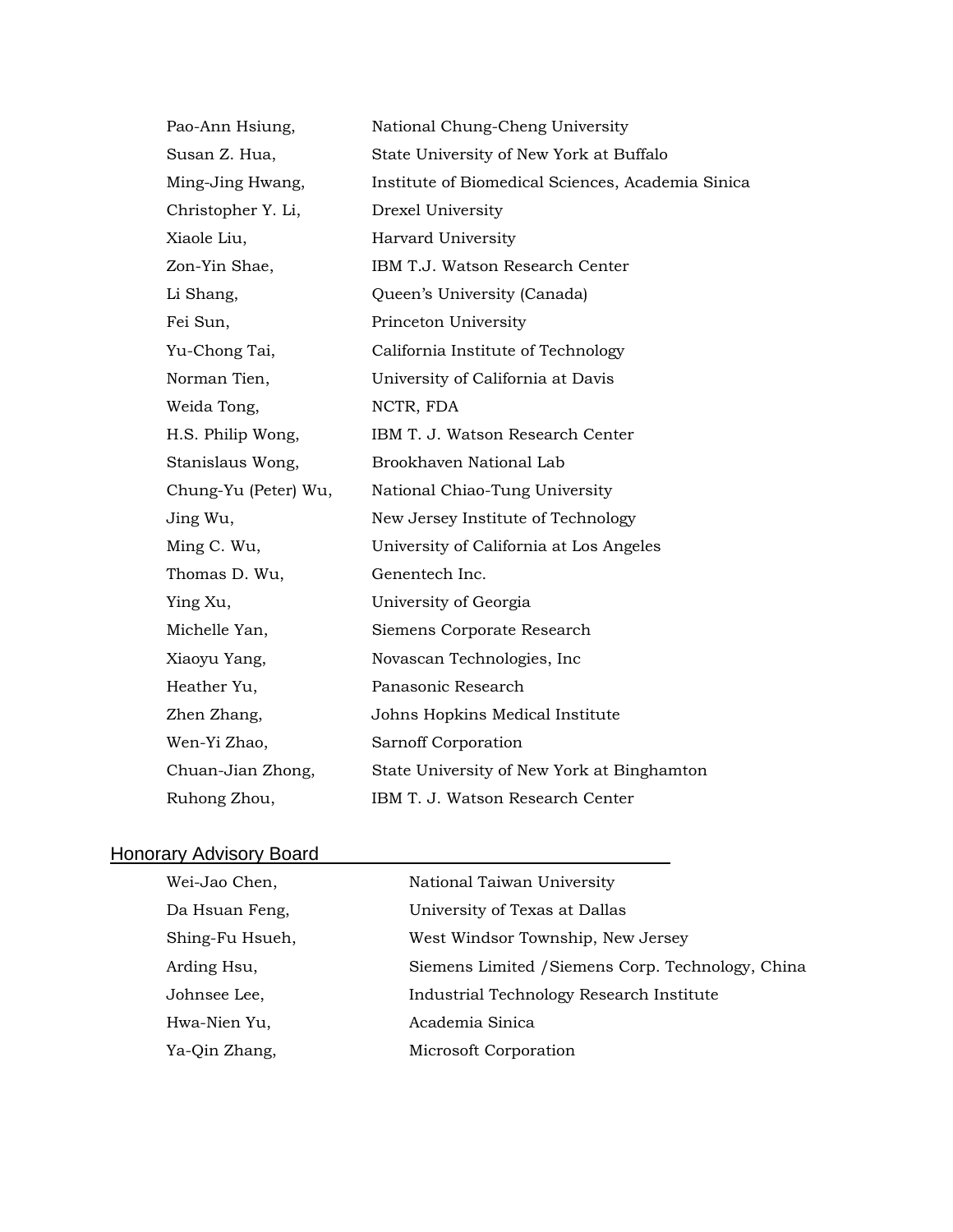## Advisory Board **Manual Advisory Board**

| <b>Chair:</b> Tsu-Han Chen,       | Carnegie Mellon University                         |  |
|-----------------------------------|----------------------------------------------------|--|
| Vice Chair: Cathy H. Wu,          | Georgetown University Medical Center               |  |
| <b>Treasurer:</b> Wei-Hsing Wang, | NicheUSA, L.L.C.                                   |  |
| Chun-Yen Chang,                   | National Chiao Tung University                     |  |
| Jin-Fu Chang,                     | National Chi-Nan University                        |  |
| Shih-Fu Chang,                    | Columbia University                                |  |
| Shu-Ping Chang,                   | IBM T. J. Watson Research Center                   |  |
| Rong Chang,                       | IBM T. J. Watson Research Center                   |  |
| Howard Chen,                      | IBM T. J. Watson Research Center                   |  |
| Wen-Tsuen Chen,                   | National Tsing Hua University                      |  |
| Yaw-Nan Chen,                     | Science Division, TECRO                            |  |
| Benjamin Chu,                     | State University of New York at Stony Brook        |  |
| Hai Hu,                           | Windber Research Institute                         |  |
| Yu-Hen Hu,                        | University of Wisconsin at Madison                 |  |
| Robert Hwang,                     | Brookhaven National Lab                            |  |
| Wei Hwang,                        | National Chiao Tung University                     |  |
| Chi-Chang Kao,                    | Brookhaven National Lab                            |  |
| Jyh-Sheng Ke,                     | Institute for Information Industry                 |  |
| Sun-Yuan Kung,                    | Princeton University                               |  |
| Chung-Sheng Li,                   | IBM T. J. Watson Research Cennter                  |  |
| Der-Tsai Lee,                     | Academia Sinica                                    |  |
| Ruby Lee,                         | Princeton University                               |  |
| Si-Chen Lee,                      | National Taiwan University                         |  |
| Shih-Ping Liou,                   | Siemens Corporate Research                         |  |
| Lurng-Kuo Liu,                    | IBM T. J. Watson Research Center                   |  |
| Kevin Lu,                         | Telcordia Technologies                             |  |
| Chintay Shih,                     | Industrial Technology Research Institute           |  |
| Jyuo-Min Shyu,                    | Industrial Technology Research Institute           |  |
| Yang-Kuin Su,                     | National Cheng Kung University                     |  |
| Jhing-Fa Wang,                    | National Cheng Kung University                     |  |
| Wei-Hsing Wang,                   | NicheUSA, L.L.C.                                   |  |
| Michael Hwa-Han Wang,             | AT&T Labs (Retired), Internet/eBusiness Consultant |  |
| Sue-Jane Wang,                    | Food and Drug Administration                       |  |
| Chen-Wen Wu,                      | National Tsing Hua University                      |  |
| Chung-Yu Wu,                      | National Chiao-Tung University                     |  |